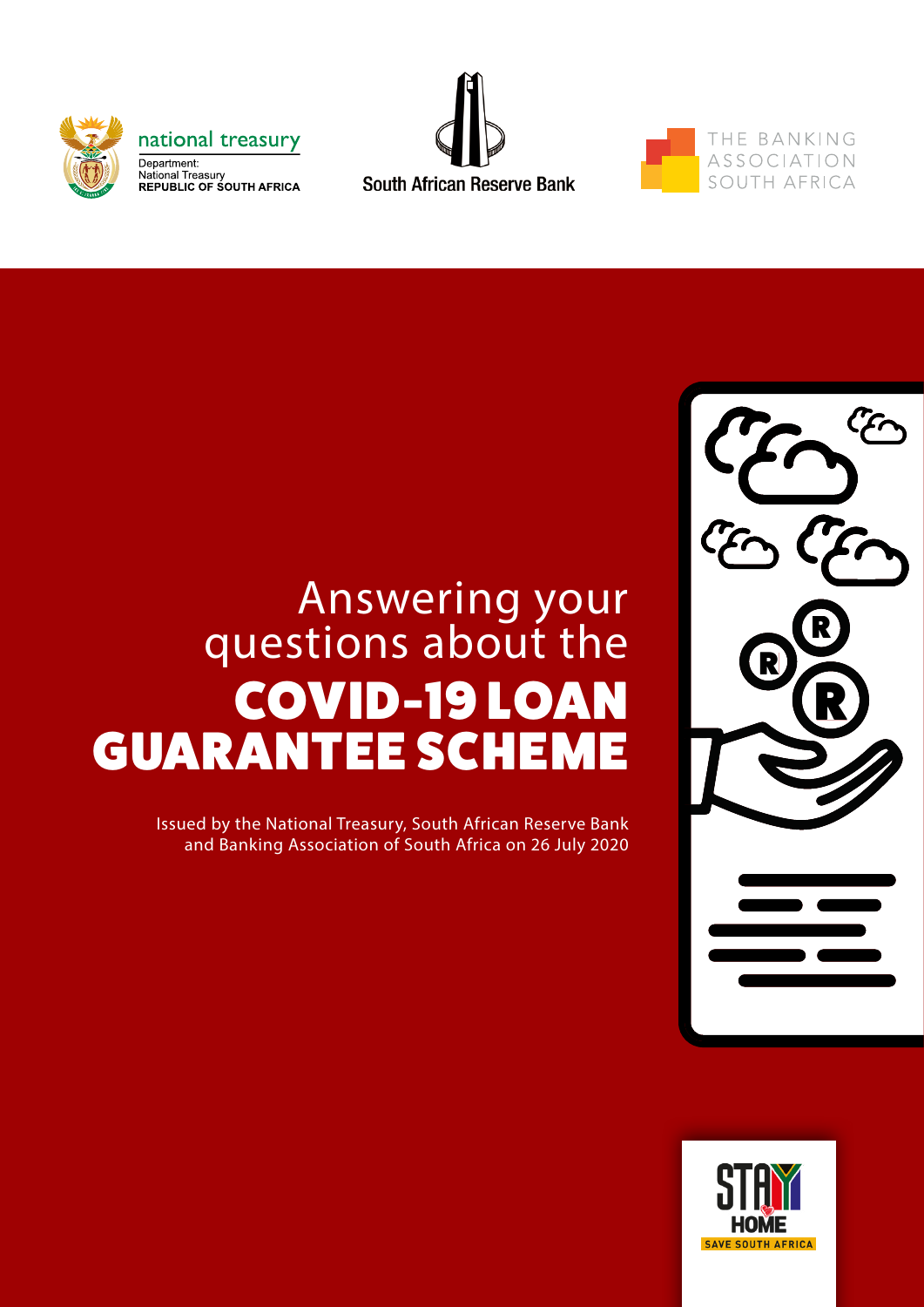The Covid-19 Loan Guarantee Scheme provides loans, substantially guaranteed by government, to eligible businesses to assist them during the COVID-19 pandemic. Funds borrowed from this scheme, through the banking industry, can be used for operational expenses, such as salaries, rent and lease agreements and contracts with suppliers.

The loans are granted at a preferential rate (prime) and repayment may be deferred for a maximum of one year after taking out the loan. Businesses will then be required to repay the loan over five years. Banks are not permitted to profit from these loans and any surpluses generated will accrue to National Treasury.

Government and commercial banks are sharing the risk of nonrepayment of these loans. The National Treasury initially provided R100 billion to the banking industry through the South African Reserve Bank, with the option to extend the scheme to R200 billion if required.

# 1. WHAT HAS CHANGED?

- Business restart loans will now be available, to assist businesses that are able to begin operating as the economy opens up.
- Clients can now access the loan over a longer period. The draw down period has been extended from three months to a maximum of six months. For example, a R6 million loan can be drawn down over six months, at R1 million a month if the business qualifies. The size of the loan is still calculated on operating expenses.
- The interest and capital repayment holiday has been extended. The interest and capital repayment holiday has been extended from three months to a maximum of six months after the final draw down. For example, in the case of the same R6 million loan, drawn down at R1 million a month for six months, repayments will only be required from month 13.

For example, in the case of the same R6 million loan, drawn down at R1 million a month for 6 months, repayments may only be required from month 13 at the latest.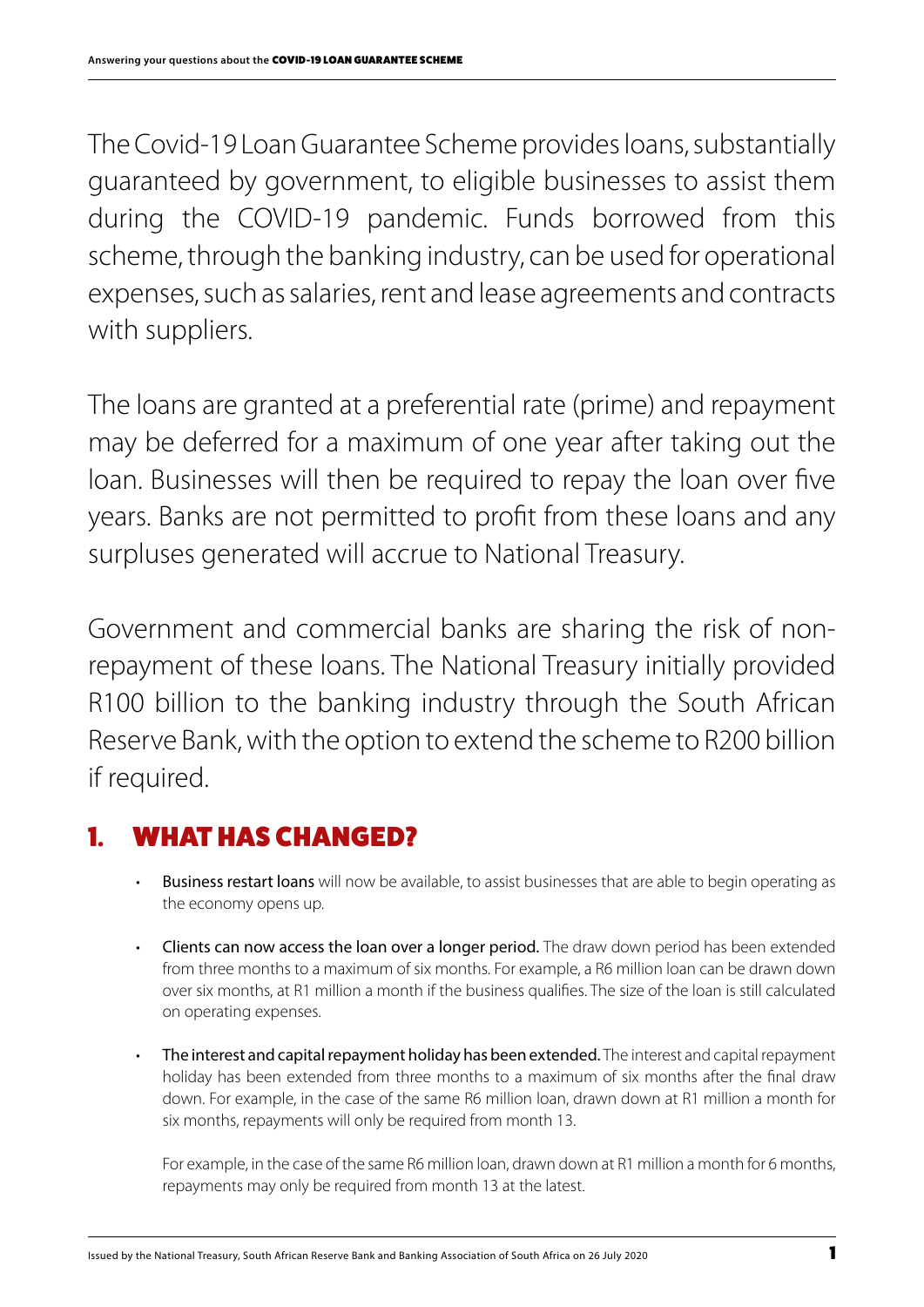- The turnover cap has been replaced with a maximum loan amount of R100 million. Banks may also provide syndicated loans for loans larger than R50 million.
- The test for good standing has been made easier. This has now moved back to 31 December 2019 from 29 February 2020, which will accommodate firms which were already experiencing cash-flow problems in February.
- Sole proprietorships are now explicitly included. For sole proprietorships and small companies, salary-like payments to the owners (drawings) are included in the use of proceeds. Security, suretyships or guarantees are not explicitly required.

Eligible businesses should contact their primary or main banker for further information on the scheme and the qualifying criteria.

- Bank credit assessments and loan approvals will be more discretionary and less restrictive, in line with the objectives of the scheme. Banks may use their discretion on financial information required, for example bank or financial statements, where audited statements are not available. Suretyships or guarantees may also be required. The provisions of the National Credit Act and Financial Intelligence Centre Act remain applicable.
- No security, suretyships or guarantees are explicitly required in terms of the scheme. Banks may require this in terms of their individual credit risk management practices.
- Banks can consider re-applications from clients declined under Phase 1.
- Loans under the Scheme and other loans will not trigger cross default clauses and *vice versa.*

### 2. WHAT IS THE LOAN GUARANTEE SCHEME?

The Covid-19 loan guarantee scheme is an initiative to provide loans, substantially guaranteed by government, to businesses in order to meet some of their operational expenses. Government and commercial banks are sharing the risks of these loans.

### 3. HOW IS IT STRUCTURED?

The National Treasury has provided a guarantee to the Reserve Bank. This guarantee is recorded as a contingent liability on the government's account. The Reserve Bank will lend money to commercial banks at the repo rate (currently 3.50 per cent) plus a 0.5 per cent credit premium. Banks will lend this money to small and medium-sized businesses at the repo rate plus a fixed spread of 3.5 per cent (currently 7.75 per cent, equal to the prime lending rate).

The banks are still prohibited from making profit from the scheme and the 3.5% margin will be used to provide funding for losses, before the banks incur losses and before the Treasury incurs losses.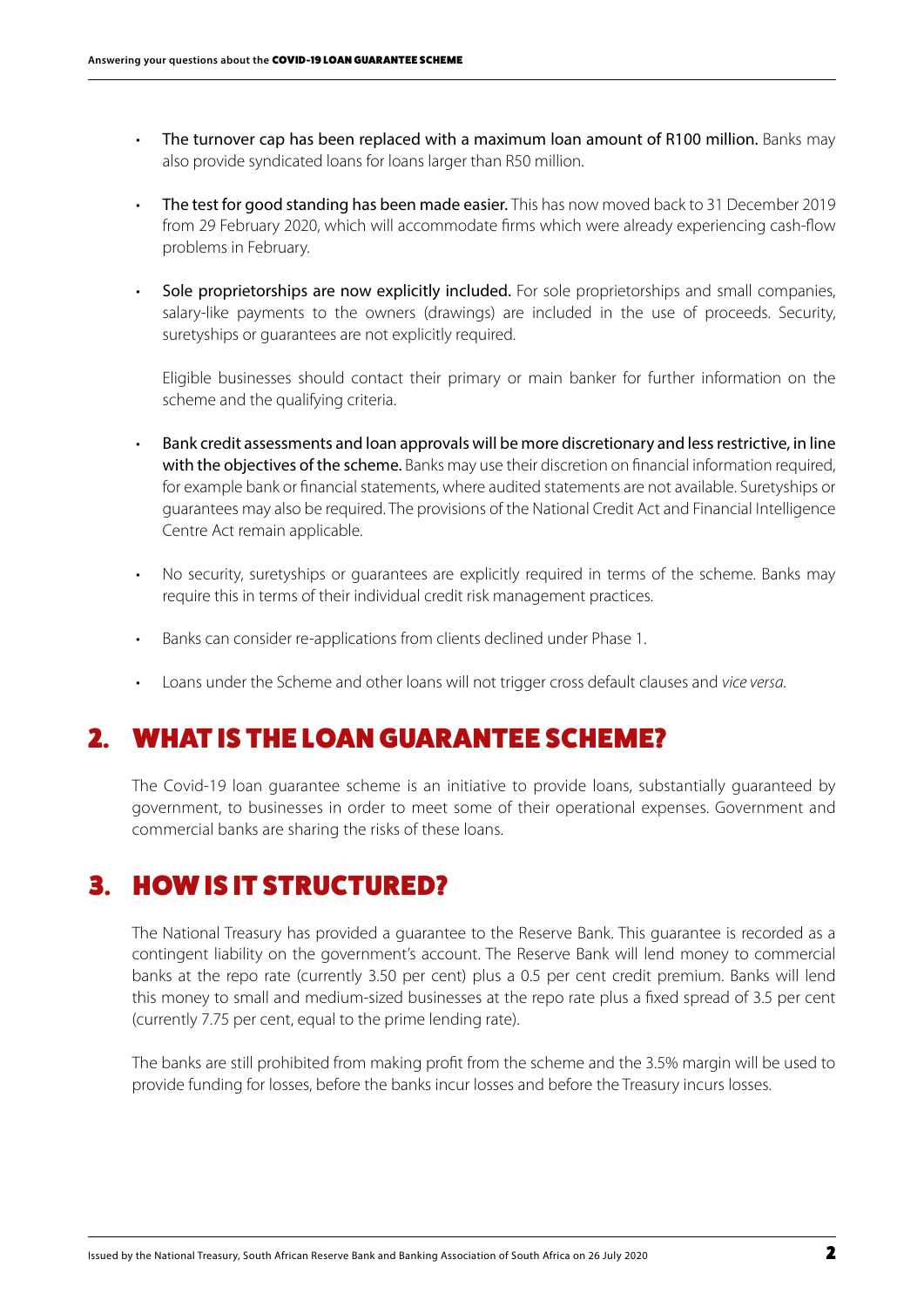#### 4. WHO MANAGES THE SCHEME?

The National Treasury, South African Reserve Bank (SARB) and commercial banks, represented by The Banking Association South Africa, have agreed on the relevant legal framework, and financial and operational requirements. The SARB is the administrator of the scheme. The SARB will provide the finances for these loans to banks and will keep a record of the amounts owing by each bank as well as default rates. The SARB will publish an annual report setting out how much each bank has used from the scheme and the performance (default rate) of each bank's COVID-19 loan portfolio.

#### 5. WHICH BANKS ARE PARTICIPATING?

All commercial banks can access the guarantee scheme, though the Reserve Bank reserves the right to limit the amount that can be accessed by an individual bank. Participating banks at the moment include Absa, Bidvest Bank, First National Bank (FirstRand), Grindrod Bank, Investec, Mercantile Bank, Nedbank, SASFIN Bank and Standard Bank.

### 6. WHICH BUSINESSES QUALIFY?

Businesses in good standing with their banks at 31 December 2019, registered with SARS and financially distressed as a result of the Covid-19 outbreak and subsequent lockdowns qualify.

## 7. MY LOAN WAS DECLINED, MAY I REAPPLY UNDER THE AMENDED SCHEME?

Yes, you may.

## 8. MAY A BUSINESS WITH A CURRENT LOAN FROM THE LOAN GUARANTEE SCHEME APPLY FOR AN AMENDED OR ANOTHER LOAN UNDER THE SCHEME?

Businesses may contact their bank to apply for the revised deferral in terms of the amended loan guarantee scheme. Where a loan was previously declined, the business may again apply for such a loan.

For example, if the loan was previously declined due to the business not being in good standing with its bank on 29 February 2020 or it was unable to prove its turnover, then the business may apply.

## 9. HOW WILL LOSSES WORK?

Commercial banks and the National Treasury share the risks of the scheme. The South African Reserve Bank takes no financial risk in the scheme as its loans to banks are guaranteed by the National Treasury.